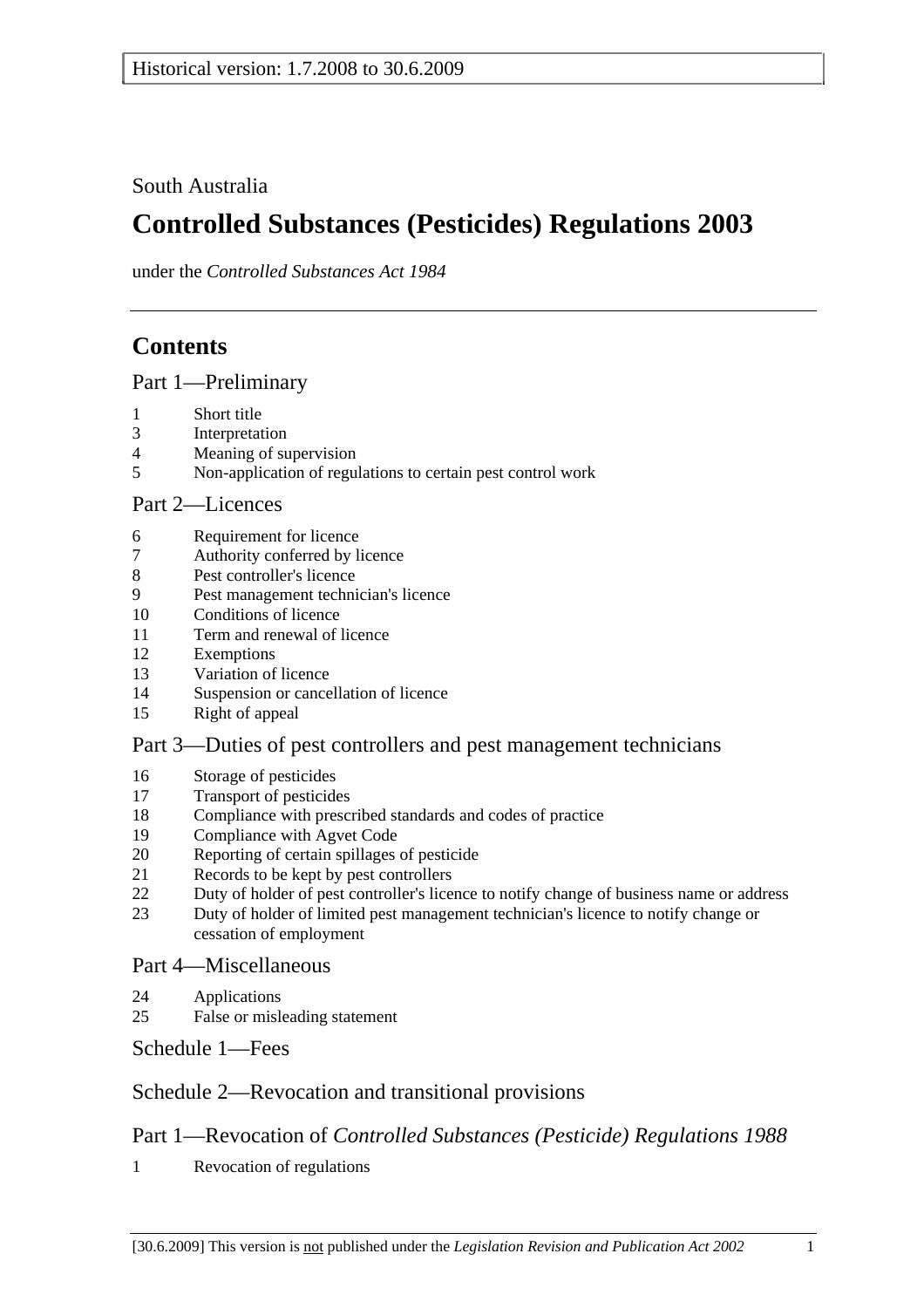#### Part 2—Transitional provisions

- 2 Interpretation
- 3 Continuation of licences
- 4 Continuation of exemptions

Legislative history

## **Part 1—Preliminary**

#### **1—Short title**

These regulations may be cited as the *Controlled Substances (Pesticides) Regulations 2003*.

### **3—Interpretation**

In these regulations, unless the contrary intention appears—

*Act* means the *Controlled Substances Act 1984*;

*Agvet Code* means the *Agvet Code of South Australia* (see section 5 of the *Agricultural and Veterinary Chemicals (South Australia) Act 1994*);

*approved label* has the meaning given by the Agvet Code;

*director*, in relation to a body corporate, has the same meaning as in the *Corporations Act 2001* of the Commonwealth;

*disposal*, in relation to pesticide, means—

- (a) disposal of unused pesticide; or
- (b) disposal of a container that has been used to hold pesticide;

*employ* includes engage under a contract for services;

*licensing authority* means the person or body designated from time to time by the Minister by instrument in writing as the licensing authority for the purposes of these regulations;

*Part 7 permit* means a permit under Part 7 of the Agvet Code;

*pest* has the meaning given by the Agvet Code;

*pest control business* means a business in which pest control work is performed for another for fee or reward;

*pest controller* means a person who carries on a pest control business;

*pest control work* means using a pesticide to—

- (a) kill, stupefy or repel a pest; or
- (b) inhibit the feeding of a pest; or
- (c) modify the physiology of a pest to alter its natural development or reproductive capacity,

and includes measuring, mixing, weighing or otherwise preparing a pesticide for such use;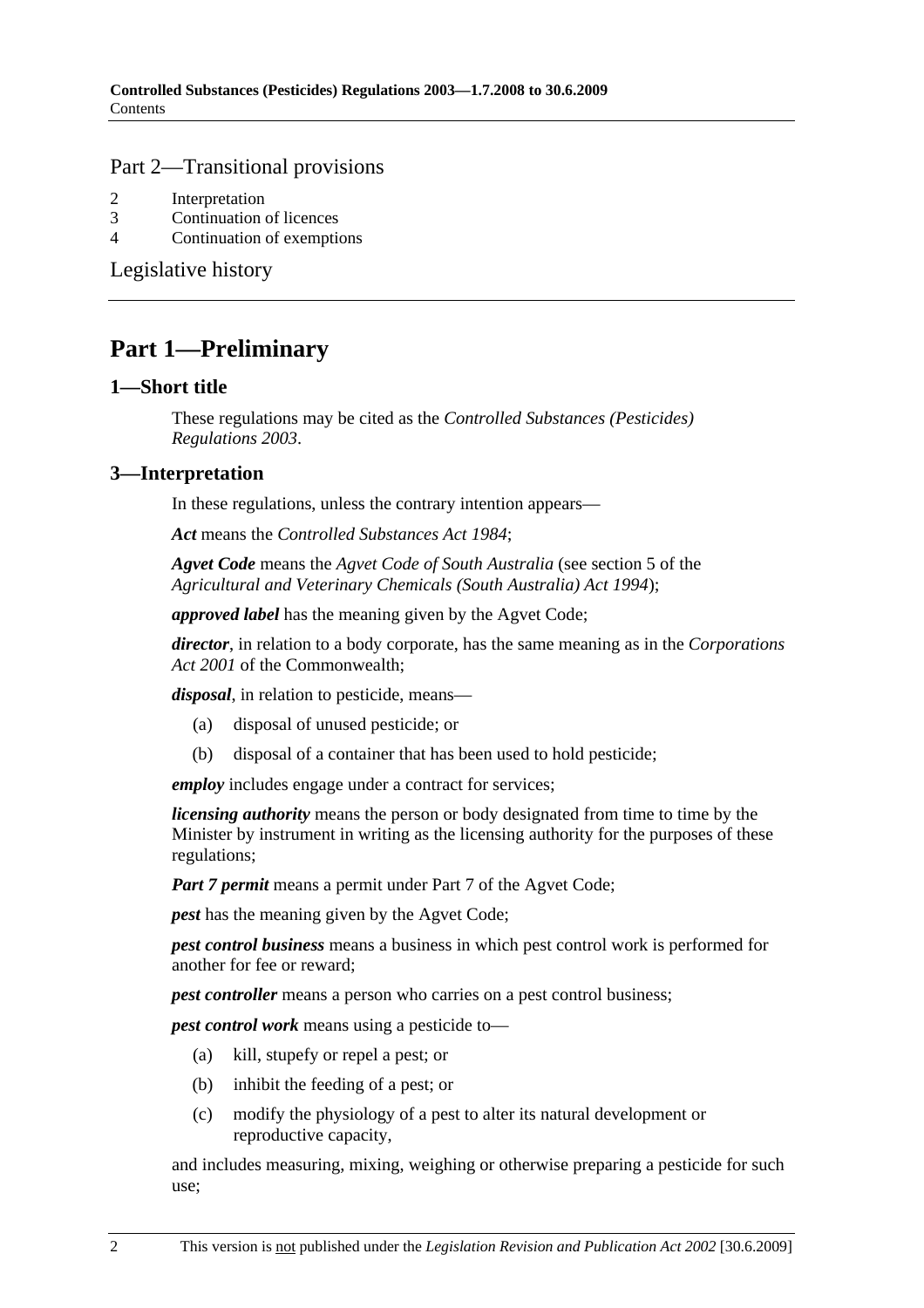*pesticide* means a substance or preparation that—

- (a) contains any proportion of a poison listed in schedule 5, schedule 6 or schedule 7 of the *Standard for the Uniform Scheduling of Drugs and Poisons* published by the National Drugs and Poisons Schedule Committee, as modified by and incorporated into the *Controlled Substances (Poisons) Regulations 1996*; and
- (b) is authorised under the Agvet Code for use for pest control work;

*pest management technician* means a person who personally performs pest control work in the course of a pest control business;

*pest management technician's licence* means a full pest management technician's licence or a limited pest management technician's licence.

#### **4—Meaning of supervision**

- (1) For the purposes of these regulations, pest control work is performed by a person under the supervision of another (the *supervisor*) if and only if—
	- (a) the pest control work is of a kind that the supervisor is licensed to perform; and
	- (b) the pesticides used in the pest control work are of a kind that the supervisor is licensed to use; and
	- (c) subject to subregulation (2), the supervisor is present within sight and sound of the person while the person is performing the work and is available—
		- (i) to advise or assist the person in the performance of the work; or
		- (ii) to intervene in the performance of the work,

as may be necessary in the circumstances of the case.

 (2) If, on application made by a pest controller who employs a person to perform pest control work under the supervision of another, the licensing authority determines that the competence of the person to perform pest control work is such that the level of supervision required by subregulation  $(1)(c)$  is unnecessary, that subregulation does not apply but instead the supervisor must be contactable in a manner approved by the licensing authority to provide advice or instruction to the person performing the pest control work, if necessary, while the person is performing the work.

#### **5—Non-application of regulations to certain pest control work**

These regulations do not apply in relation to pest control work consisting only of—

- (a) the application of glyphosate by means of—
	- (i) hand-held equipment with a tank having a maximum capacity of 15 litres or less; or
	- (ii) a brush or similar implement; or
- (b) measuring, mixing, weighing or otherwise preparing glyphosate for application by such means.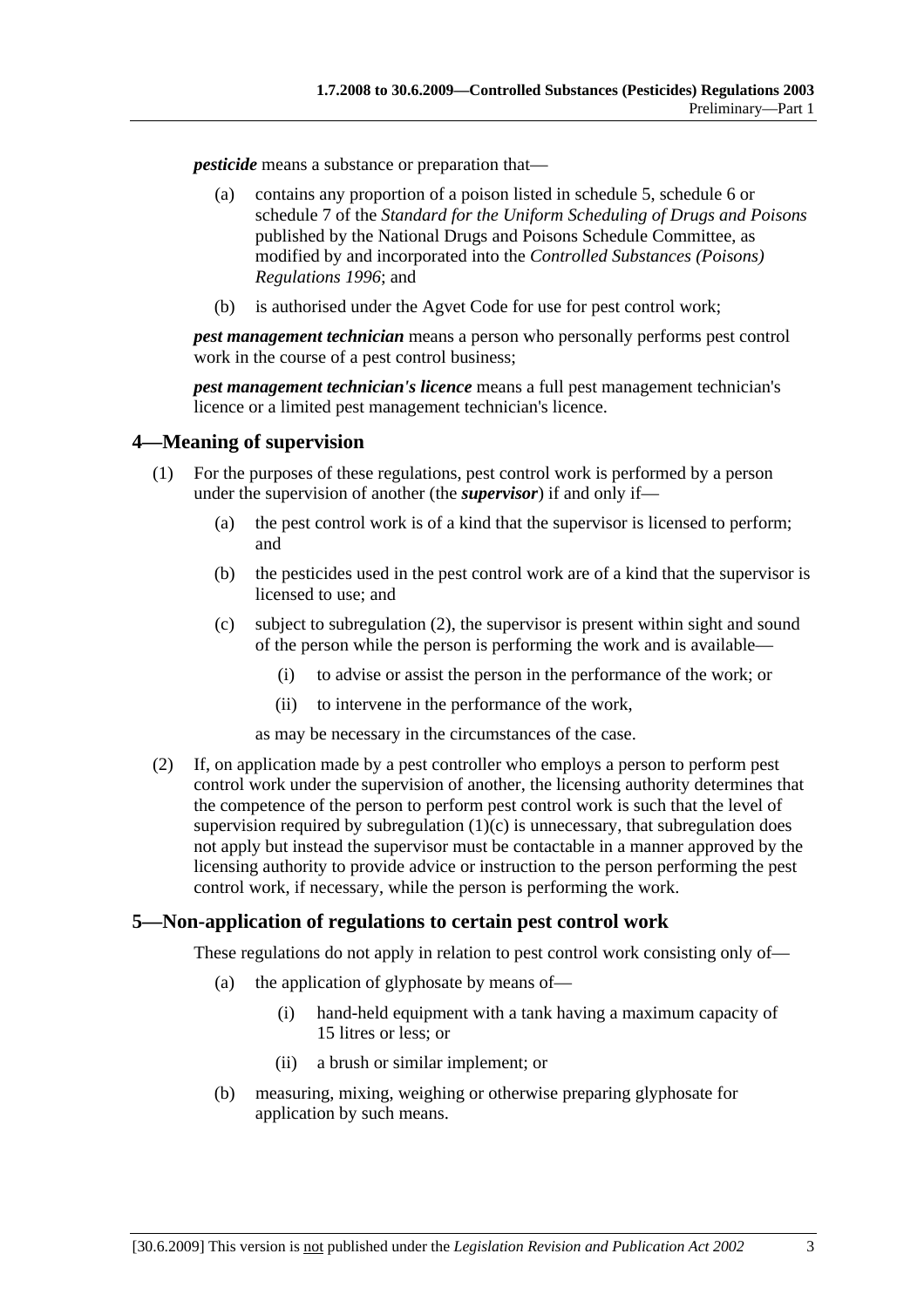## **Part 2—Licences**

#### **6—Requirement for licence**

- (1) A person must not carry on a pest control business except as authorised by—
	- (a) a pest controller's licence under these regulations; or
	- (b) a commercial operator's licence issued under the *Agricultural and Veterinary Chemicals (Control of Use) Act 1995* of Tasmania as amended from time to time, or under an Act substituted for that Act; or
	- (c) registration as a commercial pesticide firm under the *Health Act 1911* of Western Australia as amended from time to time, or under an Act substituted for that Act.

Maximum penalty: \$5 000.

Expiation fee: \$315.

 (2) A person must not perform pest control work in the course of a pest control business except as authorised by a pest management technician's licence under these regulations.

Maximum penalty: \$5 000.

Expiation fee: \$315.

 (3) A person who carries on a pest control business must ensure that no person performs pest control work in the course of that business except as authorised by a pest management technician's licence under these regulations.

Maximum penalty: \$5 000.

Expiation fee: \$315.

## **7—Authority conferred by licence**

Subject to these regulations—

- (a) a pest controller's licence authorises the holder of the licence to carry on a pest control business in which pest control work of a kind specified in the licence using pesticides of a kind specified in the licence may be performed by the holder of a pest management technician's licence authorising pest control work of that kind by the use of pesticides of that kind;
- (b) a full pest management technicians's licence authorises the holder of the licence to perform pest control work of a kind specified in the licence using pesticides of a kind specified in the licence;
- (c) a limited pest management technician's licence authorises the holder of the licence to perform pest control work of a kind specified in the licence using pesticides of a kind specified in the licence under the supervision of the holder of a full pest management technician's licence.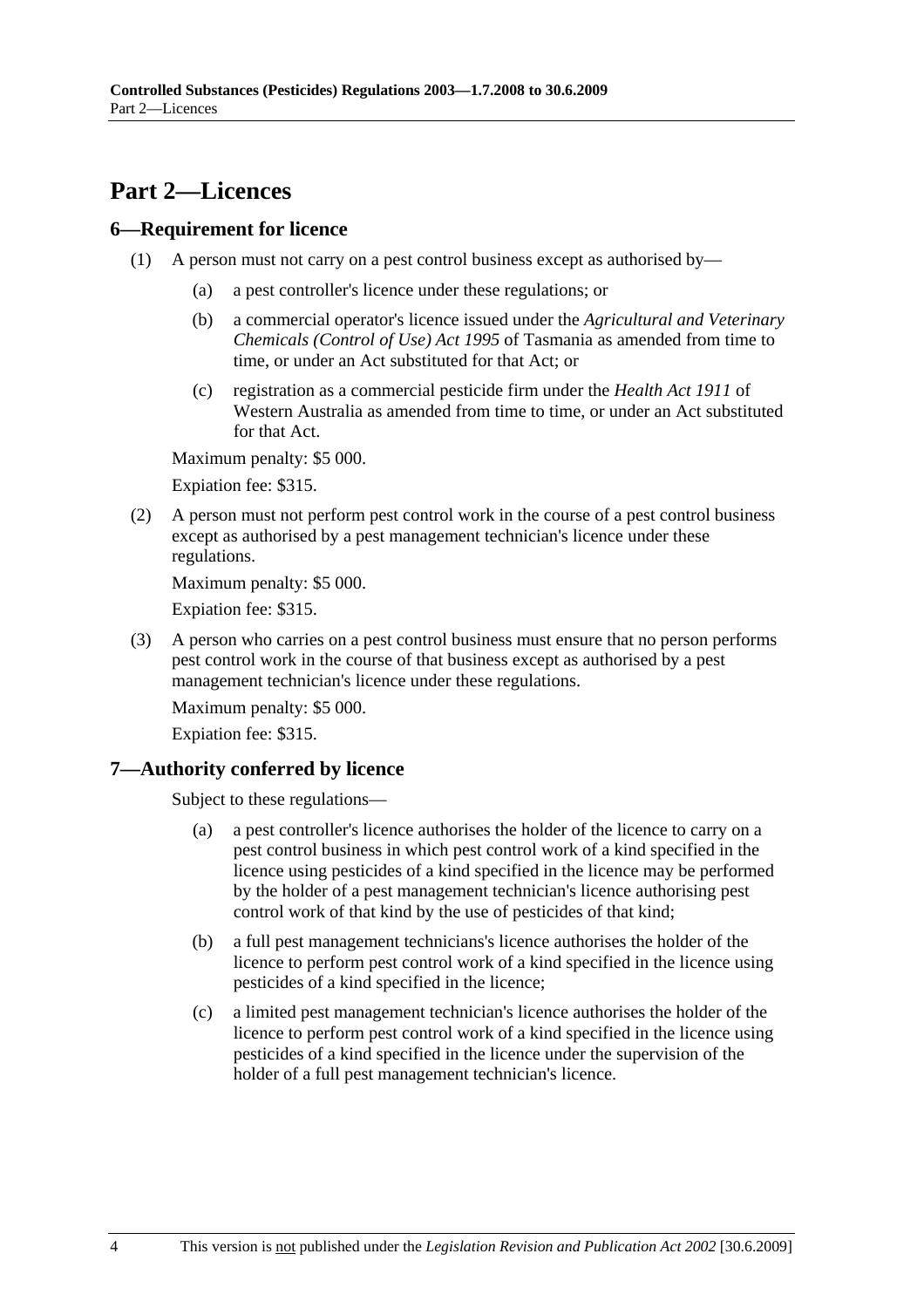#### **8—Pest controller's licence**

- (1) The licensing authority may grant an application for a pest controller's licence if satisfied—
	- (a) that the applicant—
		- (i) holds a full pest management technician's licence; or
		- (ii) employs a person who holds such a licence,

authorising the holder to perform pest control work of the kind, by the use of pesticides of the kind, for which the pest controller's licence is sought; and

- (b) that the applicant, or a person employed by the applicant, has an adequate knowledge of the requirements of these regulations and of the practices that should be followed in the conduct of a pest control business; and
- (c) that the applicant has appropriate equipment to perform pest control work of the kind for which the pest controller's licence is sought; and
- $(d)$  that—
	- (i) in the case of an application by a natural person—the applicant is otherwise a fit and proper person to hold a pest controller's licence; or
	- (ii) in the case of an application by a body corporate—each director of the body corporate is a fit and proper person to be the director of a body corporate that holds a pest controller's licence.
- (2) A pest controller's licence is subject to the following conditions:
	- (a) a condition that the holder of the licence will maintain any premises and equipment used for the purposes of the holder's pest control business in a clean, efficient and safe working condition;
	- (b) a condition that the holder of the licence will ensure that any pesticide, while handled or used in the course of the holder's pest control business, is under the direct control of the holder of a pest management technician's licence;
	- (c) a condition that the holder of the licence will ensure that any unused pesticide or any container used to hold a pesticide in the course of the pest controller's business is disposed of in a manner not likely to endanger the health of any person.

#### **9—Pest management technician's licence**

- (1) The licensing authority may grant an application for a full pest management technician's licence if satisfied that the applicant—
	- (a) has qualifications that the licensing authority considers appropriate having regard to the kind of pest control work for which the licence is sought; and
	- (b) is medically fit to perform pest control work of the kind for which the licence is sought; and
	- (c) is otherwise a fit and proper person to hold a pest management technician's licence.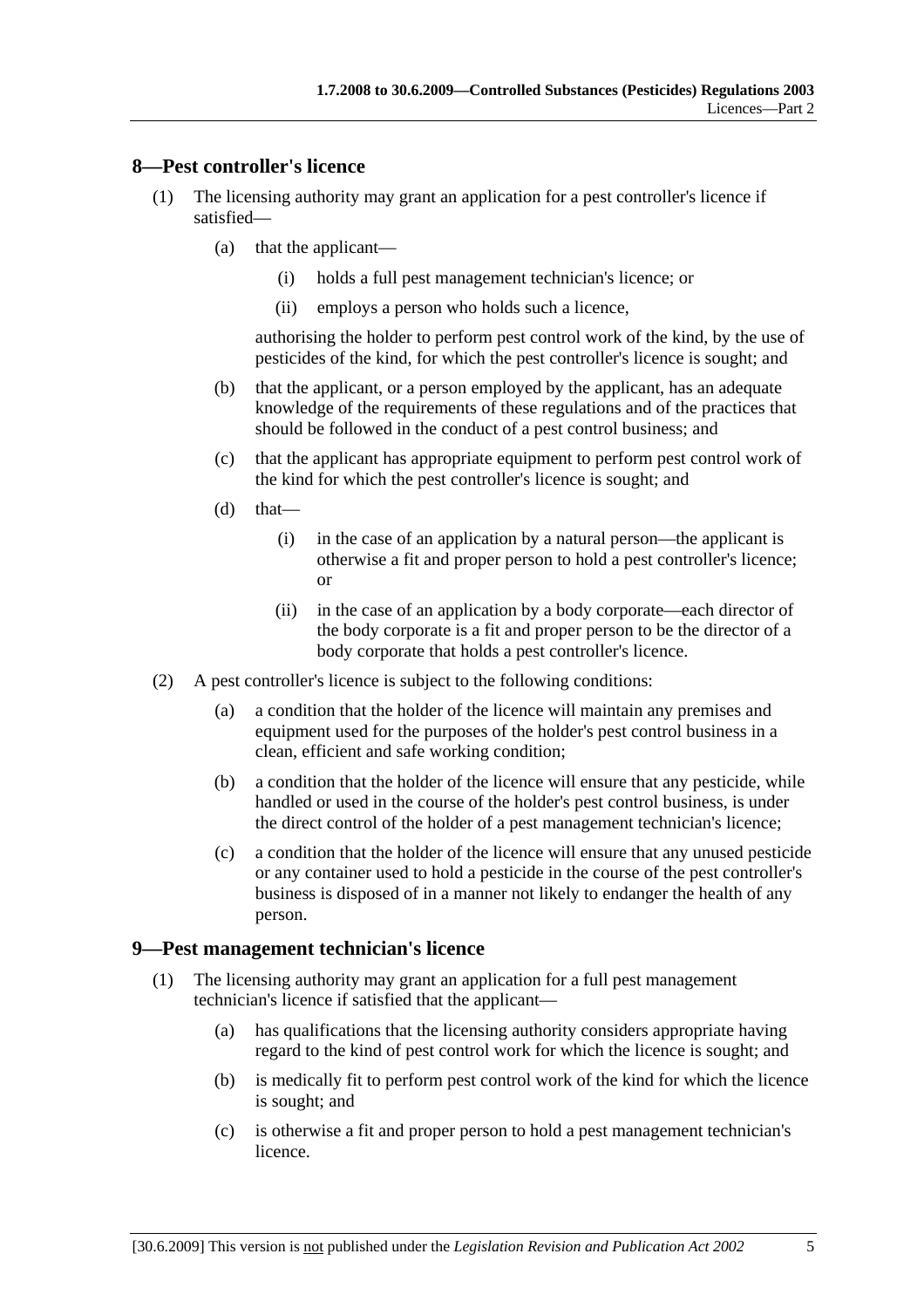- (2) A person who does not have the qualifications required for the grant of a full pest management technician's licence may apply to the licensing authority for a limited pest management technician's licence.
- (3) The licensing authority may grant an application for a limited pest management technician's licence if—
	- (a) the applicant gives to the licensing authority an undertaking that the applicant will, as soon as practicable after the grant of the licence, commence an appropriate course of instruction or training approved by the licensing authority to obtain the qualifications required for the grant of a full pest management technician's licence; and
	- (b) the licensing authority is satisfied that the applicant—
		- (i) is employed by a pest controller to perform pest control work under the supervision of the holder of a full pest management technician's licence; and
		- (ii) is medically fit to perform pest control work of the kind for which the licence is sought; and
		- (iii) is otherwise a fit and proper person to be licensed as a pest management technician.
- (4) A full pest management technician's licence or limited pest management technician's licence is subject to the following conditions:
	- (a) a condition that the holder of the licence will, while using pesticides, wear protective clothing sufficient to prevent contamination of the holder;
	- (b) a condition that the holder of the licence will keep suitable first aid materials available where pesticides are being used by the holder;
	- (c) a condition that the holder of the licence will not handle or use pesticides in a manner dangerous to the health of any person;
	- (d) a condition that the holder of the licence will dispose of any unused pesticide or any container used to hold a pesticide in a manner not likely to endanger the health of any person;
	- (e) a condition that the holder of the licence will, if a spillage of pesticides occurs, clean and decontaminate the area in which the spillage occurred in a manner approved by the licensing authority;
	- (f) a condition that the holder of the licence will submit to such medical examinations as the licensing authority considers necessary to monitor exposure of the holder to pesticides;
	- (g) a condition that the holder of the licence will submit to such assessments as the licensing authority considers necessary to ensure that the holder maintains an adequate knowledge of pest control work and pesticides of the kind authorised by the licence.
- (5) A limited pest management technician's licence is subject to a condition that the holder of the licence will not make recommendations or give advice to any person concerning the use of pesticides.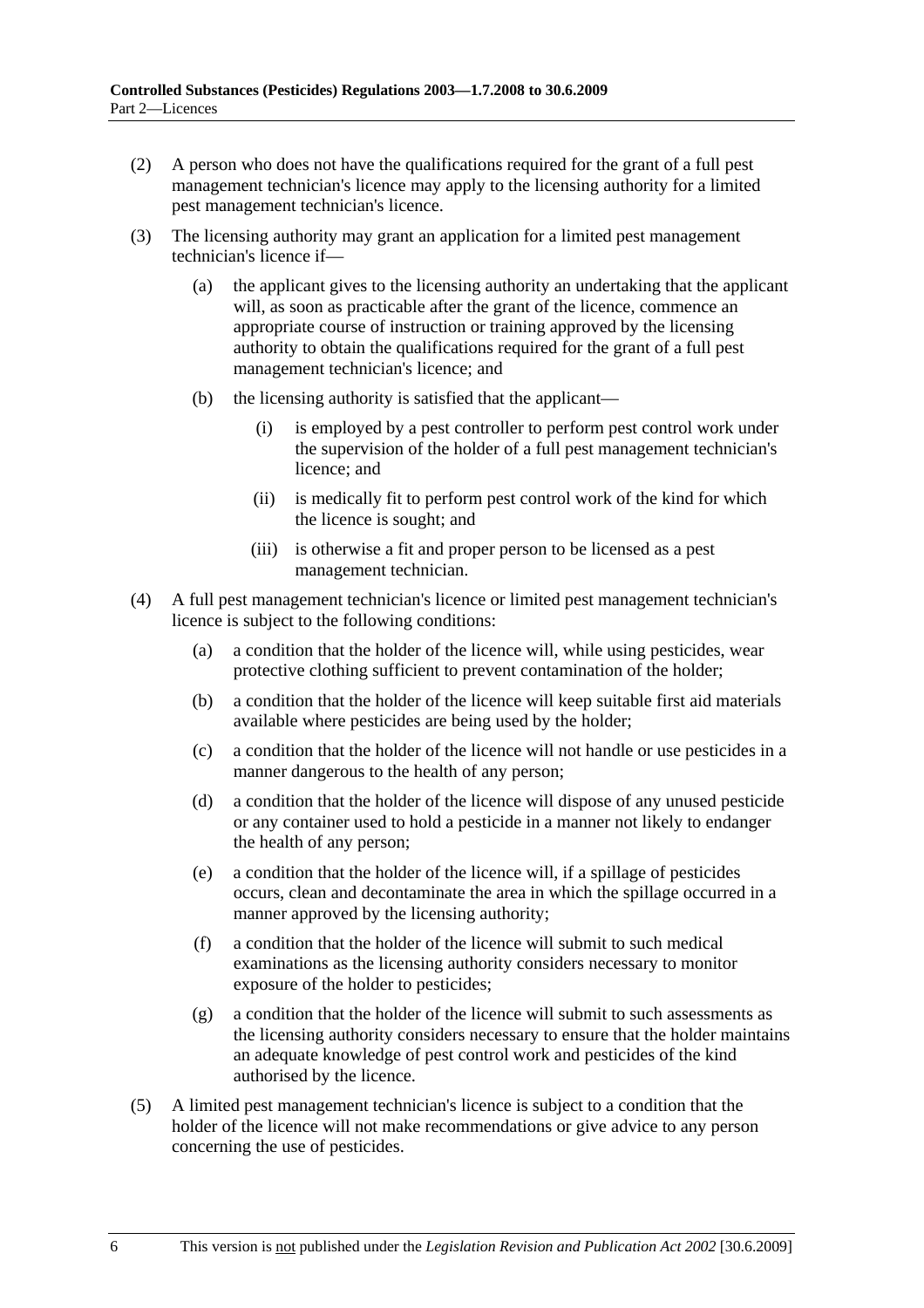(6) An application for a pest management technician's licence cannot be made except by, or on behalf of, a natural person.

### **10—Conditions of licence**

- (1) A licence under these regulations is subject to—
	- (a) such conditions as are imposed by these regulations; and
	- (b) such other conditions as the licensing authority thinks fit to impose and specifies in the licence or by notice in writing given personally or by post to the holder of the licence.
- (2) The holder of a licence under these regulations must not contravene or fail to comply with a condition of the licence.

Maximum penalty: \$5 000.

Expiation fee: \$315.

#### **11—Term and renewal of licence**

- (1) A pest controller's licence or full pest management technician's licence expires on 30 June following the date of its grant and may, on application made to the licensing authority before the expiry of the licence, be renewed for successive terms of 12 months.
- (2) A limited pest management technician's licence expires—
	- (a) on the first anniversary of the date of its grant; or
	- (b) in the case of a licence that has been renewed—
		- (i) on the first anniversary of the date of its renewal; or
		- (ii) if the licensing authority has extended the term of the licence—at the end of the period of extension.
- (3) The licensing authority may, on application made by the holder of a limited pest management technician's licence before the expiry of the licence, extend the term of the licence for a period not exceeding 6 months if, in the opinion of the licensing authority, it is fair in the circumstances of the particular case to allow the holder of the licence further time to do whatever is necessary for the holder to qualify for the grant of a full pest management technician's licence.
- (4) A limited pest management technician's licence may be renewed once by the licensing authority on application made before the expiry of the licence.

#### **12—Exemptions**

- (1) The licensing authority may exempt a person from the obligation to hold a licence under these regulations on such conditions as the licensing authority thinks fit.
- (2) The licensing authority may, by notice in writing given personally or by post to a person granted an exemption under this regulation, vary or revoke the exemption.
- (3) The licensing authority must not grant or vary an exemption unless satisfied that pest control work performed in compliance with the conditions of the exemption as granted or varied will not entail any significant risk to public health or the environment.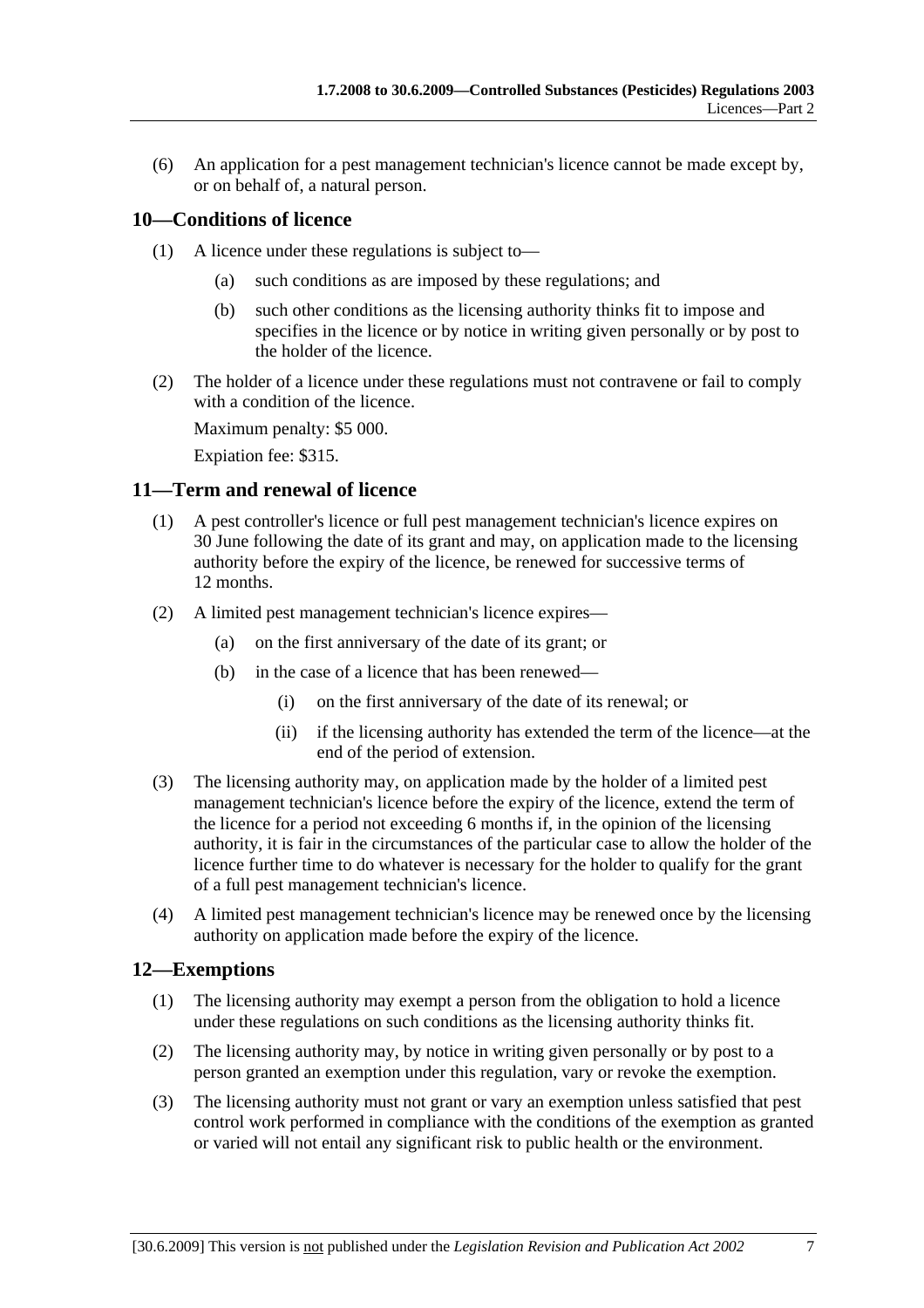(4) A person who contravenes, or fails to comply with, a condition of an exemption under this regulation is guilty of an offence.

Maximum penalty: \$5 000.

Expiation fee: \$315.

#### **13—Variation of licence**

- (1) The licensing authority may, by notice in writing given personally or by post to the holder of a licence under these regulations—
	- (a) vary the licence to extend or limit the kind of pest control work authorised by, or the kind of pesticides that may be used pursuant to, the licence; or
	- (b) vary or revoke a condition of the licence imposed by the licensing authority, or impose a further condition on the licence.
- (2) The powers conferred by subregulation (1) may be exercised—
	- (a) on the application of the holder of the licence; or
	- (b) if the licensing authority is of the opinion that there are proper reasons for doing so.

#### **14—Suspension or cancellation of licence**

The licensing authority may, by notice in writing given personally or by post to the holder of a licence under these regulations, suspend or cancel the licence if satisfied—

- (a) that the holder made a false statement or furnished false information in applying for the grant, renewal or variation of the licence; or
- (b) that the holder has been found guilty of an offence against the Act or these regulations or any other law relating to pesticides (including a law of another State or a Territory); or
- $(c)$  that—
	- (i) in the case of a licence held by a natural person—
		- (A) the holder's health will be seriously endangered if he or she continues to perform pest control work of the kind authorised by the licence; or
		- (B) the holder is no longer competent to perform pest control work of the kind authorised by the licence; or
		- (C) the holder is for any other reason no longer a fit and proper person to hold the licence; or
	- (ii) in the case of a pest controller's licence held by a body corporate—a director of the body corporate is no longer a fit and proper person to be the director of a body corporate that holds a pest controller's licence.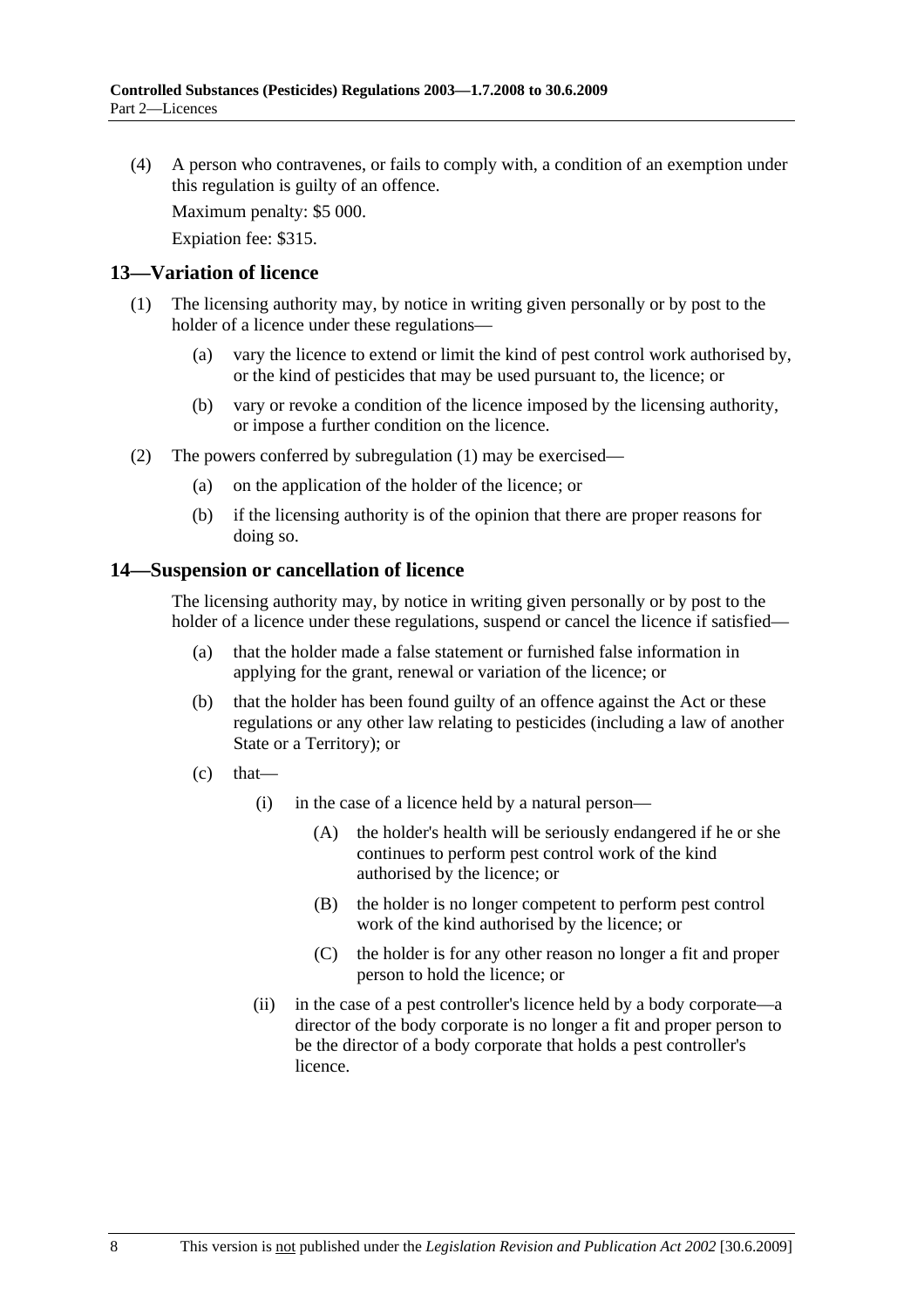### **15—Right of appeal**

- (1) The following appeals may be made to the Administrative and Disciplinary Division of the District Court:
	- (a) an applicant for a licence under these regulations may appeal against a decision of the licensing authority—
		- (i) to refuse to grant the licence; or
		- (ii) to impose particular conditions on the licence;
	- (b) a person who holds or formerly held a licence under these regulations may appeal against a decision of the licensing authority—
		- (i) to suspend or cancel the licence; or
		- (ii) to vary the licence; or
		- (iii) to impose or vary particular conditions on the licence.
- (2) Subject to this regulation, an appeal must be instituted within 1 month of the making of the decision appealed against.
- (3) The licensing authority must, on application by a person seeking to appeal a decision of the licensing authority, state in writing the reasons for the decision.
- (4) If the reasons of the licensing authority are not given in writing at the time of making a decision and the person affected by the decision, within 1 month of the making of the decision, requires the licensing authority to state the reasons in writing, the time for instituting an appeal runs from the time when the person receives the written statement of those reasons.

## **Part 3—Duties of pest controllers and pest management technicians**

#### **16—Storage of pesticides**

- (1) A pest controller must ensure that a pesticide stored in the course of the pest controller's business is kept in a prescribed container that—
	- (a) is kept securely closed; and
	- (b) is housed in a structure that—
		- (i) is roofed; and
		- (ii) has a floor impervious to water; and
		- (iii) is adequately ventilated; and
		- (iv) is locked when unattended; and
		- (v) has an adequate supply of water available to wash any spillage of pesticide that may occur; and
		- (vi) is so situated or constructed that a spillage of pesticide cannot drain into a water supply or watercourse or soak into the soil.

Maximum penalty: \$2 500.

Expiation fee: \$210.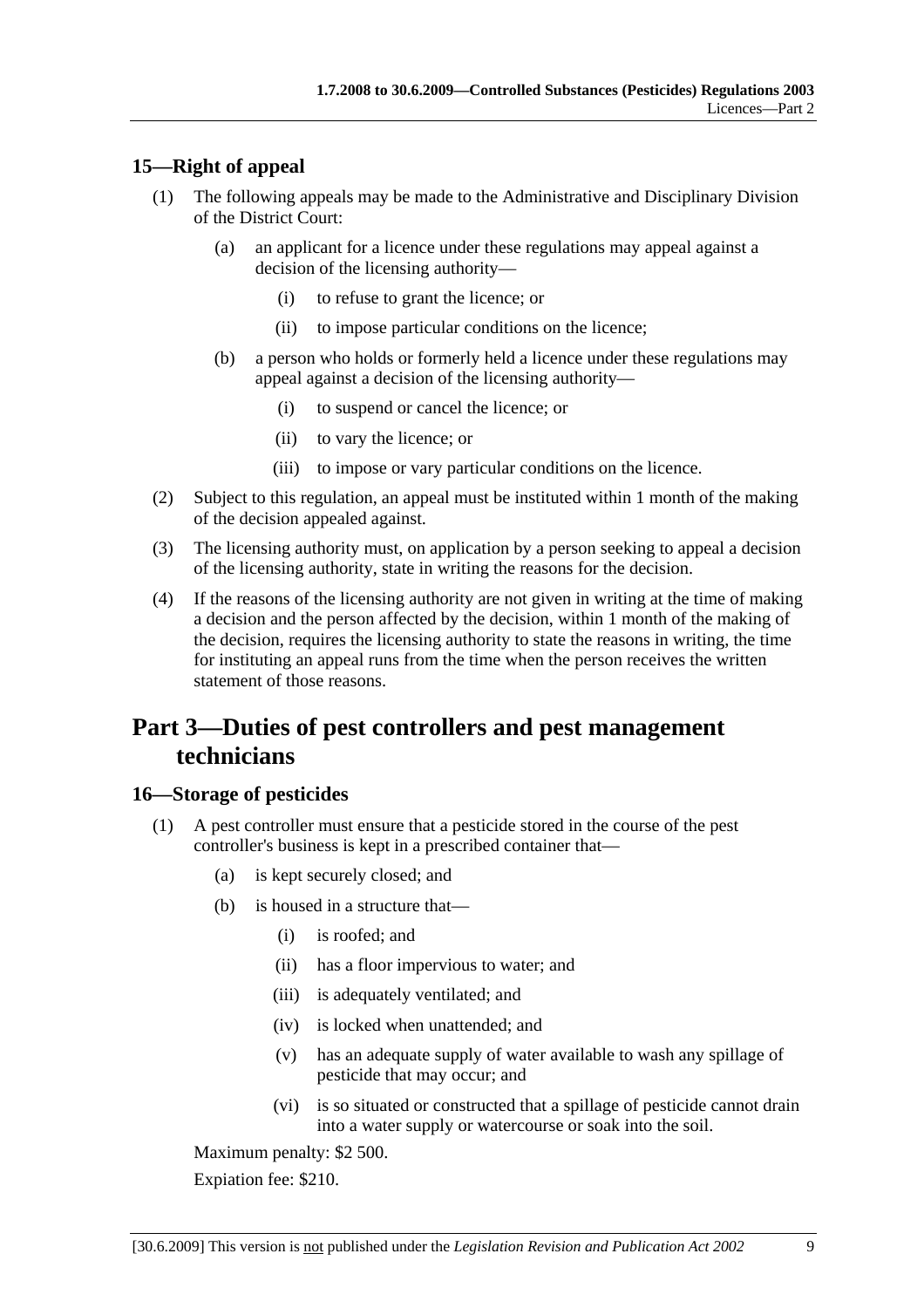(2) In this regulation—

*prescribed container* means—

- (a) a container that bears an approved label; or
- (b) a container of a kind approved by the licensing authority for the purposes of this regulation.

#### **17—Transport of pesticides**

- (1) A pest controller must ensure that the following provisions are complied with in relation to the transport of a pesticide in the course of the pest controller's business:
	- (a) the pesticide must be transported in a securely closed container that—
		- (i) in the case of a pesticide registered under the Agvet Code—bears the approved label for containers of that pesticide; or
		- (ii) in the case of a pesticide that is not registered under the Agvet Code but is the subject of a Part 7 permit—bears a label that contains adequate instructions relating to the matters referred to in section  $14(3)(g)$  of the Agvet Code;
	- (b) the pesticide must not be left in an unattended vehicle unless the vehicle has an enclosed storage facility that forms part of or is securely fixed to the structure of the vehicle and the pesticide is kept securely locked in that storage facility;
	- (c) the driving compartment of the vehicle used to transport the pesticide must be separated from the pesticide storage area by a gas-tight barrier.

Maximum penalty: \$2 500.

Expiation fee: \$210.

- (2) Subregulation (1)(a) does not apply if pesticide is transported in a securely closed spray tank that—
	- (a) forms part of or is securely fixed to the structure of the vehicle being used to transport the pesticide; and
	- (b) is prominently marked with—
		- (i) the word "CAUTION" or "POISON" or any other warning approved by the licensing authority; and
		- (ii) the name of the pesticide.

#### **18—Compliance with prescribed standards and codes of practice**

 (1) A pest controller must ensure that the requirements of the prescribed standards and codes of practice are complied with in relation to pest control work carried out in the course of the pest controller's business.

Maximum penalty: \$5 000.

Expiation fee: \$315.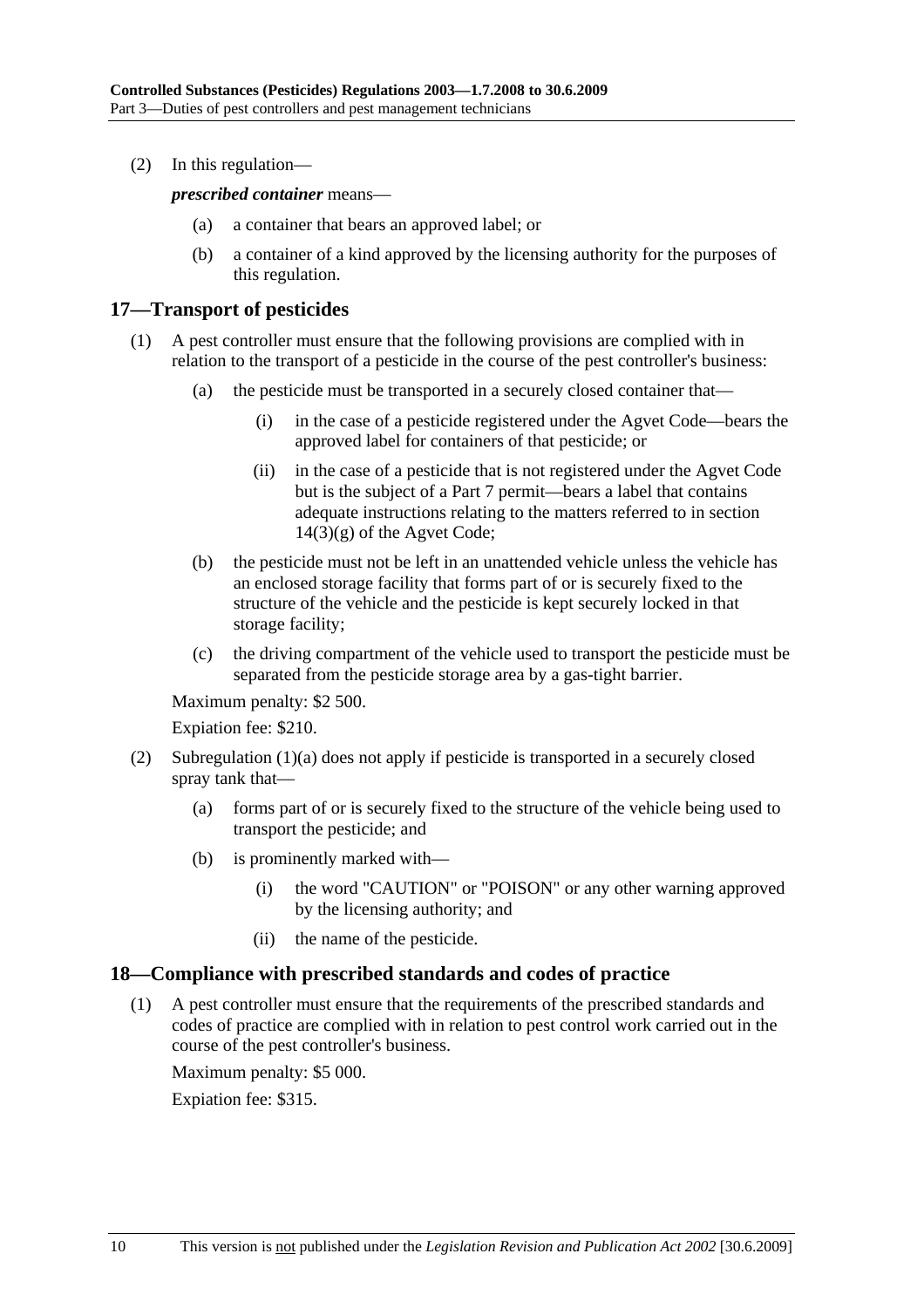(2) A pest management technician must perform pest control work in accordance with the prescribed standards and codes of practice.

Maximum penalty: \$5 000.

Expiation fee: \$315.

- (3) For the purposes of this regulation, the prescribed standards and codes of practice are—
	- (a) AS 3660.1—2000 published by Standards Australia as amended from time to time; and
	- (b) AS 3660.2—2000 published by Standards Australia as amended from time to time; and
	- (c) *South Australian Health Commission Code of Practice for Diluting Pesticides from a Water Supply* published by the South Australian Health Commission on 19 May 1988 (*Gazette 30.6.2004 p1280*) as amended from time to time; and
	- (d) *South Australian Health Commission Termiticides (Safe Use) Code of Practice* published by the South Australian Health Commission on 19 May 1988 (*Gazette 19.5.1988 p1285*) as amended from time to time.

### **19—Compliance with Agvet Code**

- (1) A pest controller must, in relation to a pesticide registered under the Agvet Code, ensure that—
	- (a) the directions stated on the approved label for the container for the pesticide are complied with in relation to the handling or use of the pesticide in the course of the pest controller's business; and
	- (b) the pesticide is not used in the course of the pest controller's business for a purpose not stated on the approved label,

unless the pesticide is the subject of a Part 7 permit.

Maximum penalty: \$5 000.

Expiation fee: \$315.

- (2) A pest controller must, in relation to a pesticide that is the subject of a Part 7 permit, ensure that—
	- (a) the conditions of the permit are complied with in relation to the handling or use of the pesticide in the course of the pest controller's business; and
	- (b) the pesticide is not used in the course of the pest controller's business for a purpose not authorised by the permit.

Maximum penalty: \$5 000.

Expiation fee: \$315.

- (3) A pest management technician—
	- (a) must perform pest control work using a pesticide that is registered under the Agvet Code in accordance with the directions stated on the approved label for the container for the pesticide; and
	- (b) must not use the pesticide for a purpose not stated on the approved label,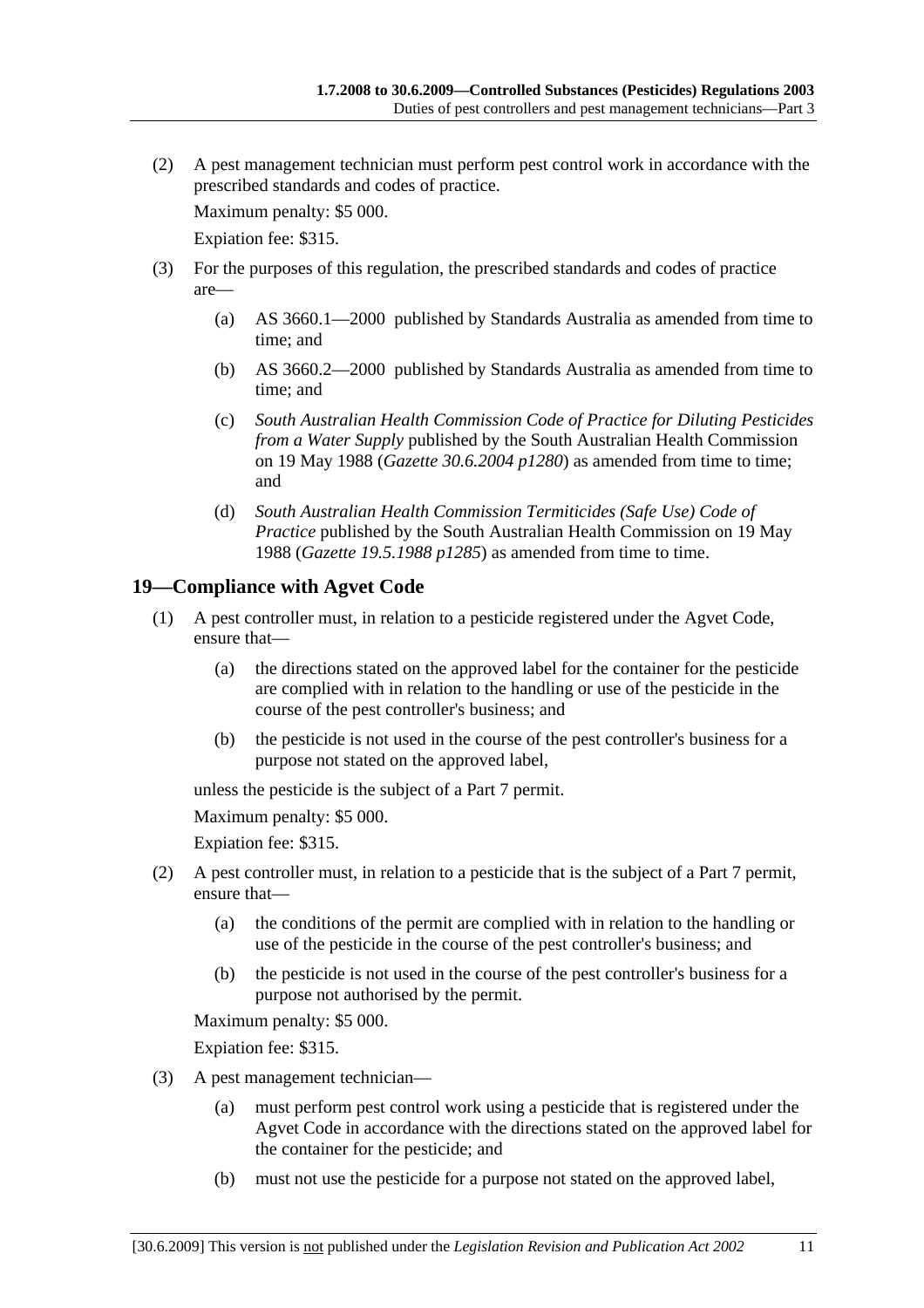unless the pesticide is the subject of a Part 7 permit.

Maximum penalty: \$5 000.

Expiation fee: \$315.

- (4) A pest management technician—
	- (a) must perform pest control work using a pesticide that is the subject of a Part 7 permit in accordance with the conditions of the permit; and
	- (b) must not use the pesticide for a purpose not authorised by the permit.

Maximum penalty: \$5 000.

Expiation fee: \$315.

#### **20—Reporting of certain spillages of pesticide**

If a person who holds a licence under these regulations observes a spillage of pesticide that, because of its magnitude or location, or because of the toxicity of the pesticide involved—

- (a) requires assistance to be managed; or
- (b) is such that it may have an immediate impact on the environment or the health or safety of members of the public,

the person must immediately report the spillage to the licensing authority or a police officer.

Maximum penalty: \$5 000.

Expiation fee: \$315.

#### **21—Records to be kept by pest controllers**

- (1) A pest controller must, in relation to each pest management technician employed in the pest controller's business, keep a record of—
	- (a) the technician's name and address; and
	- (b) the technician's date of birth; and
	- (c) the date on which the technician commenced employment with the pest controller; and
	- (d) the date on which the technician ceased employment with the pest controller; and
	- (e) the pesticides handled or used by the technician in the course of that employment.

Maximum penalty: \$2 500.

Expiation fee: \$210.

 (2) A pest controller must, within 28 days after a pest management technician ceases to be employed in the pest controller's business, forward a copy of the records kept under subregulation (1) to the licensing authority.

Maximum penalty: \$2 500.

Expiation fee: \$210.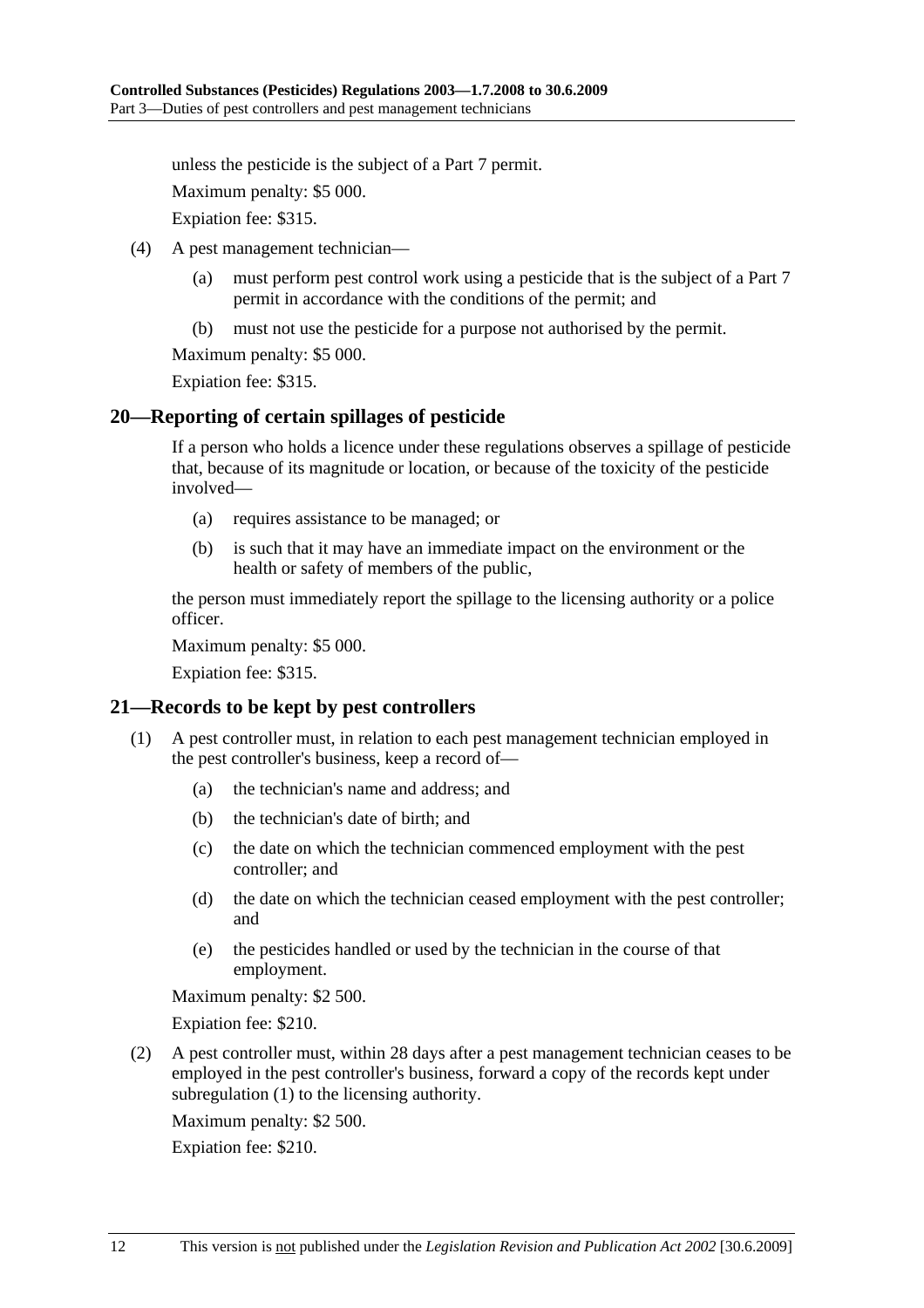(3) A pest controller must retain a record kept under subregulation (1) for 7 years after the date of the last entry made in it.

Maximum penalty: \$2 500.

Expiation fee: \$210.

- (4) A pest controller must, in relation to each application of pesticide in the course of the pest controller's business, keep a record of—
	- (a) the date, time and location of the application; and
	- (b) the name and quantity of the pesticide applied; and
	- (c) the name of the pest management technician who applied the pesticide; and
	- (d) the proximity of other people to the area where the pesticide was applied; and
	- (e) in the case of a pesticide applied outdoors—the prevailing weather conditions in the area where the pesticide was applied; and
	- (f) in the case of a termiticide applied to a site before or during the construction of a building—
		- (i) the total surface area of the land or building treated with the termiticide; and
		- (ii) the name and principal place of business of the supplier of the termiticide.

Maximum penalty: \$2 500.

Expiation fee: \$210.

 (5) A pest controller must retain a record kept under subregulation (4) for 7 years after the date it was made.

Maximum penalty: \$2 500.

Expiation fee: \$210.

 (6) A pest controller must, on request by the licensing authority in writing, provide the licensing authority with specified information contained in a record kept under this regulation within the time specified in the request.

Maximum penalty: \$2 500.

Expiation fee: \$210.

#### **22—Duty of holder of pest controller's licence to notify change of business name or address**

The holder of a pest controller's licence must, within 14 days of any change in—

- (a) any business name under which the holder carries on the pest control business; or
- (b) the holder's business or registered address,

give the licensing authority written notice of the change.

Maximum penalty: \$250.

Expiation fee: \$80.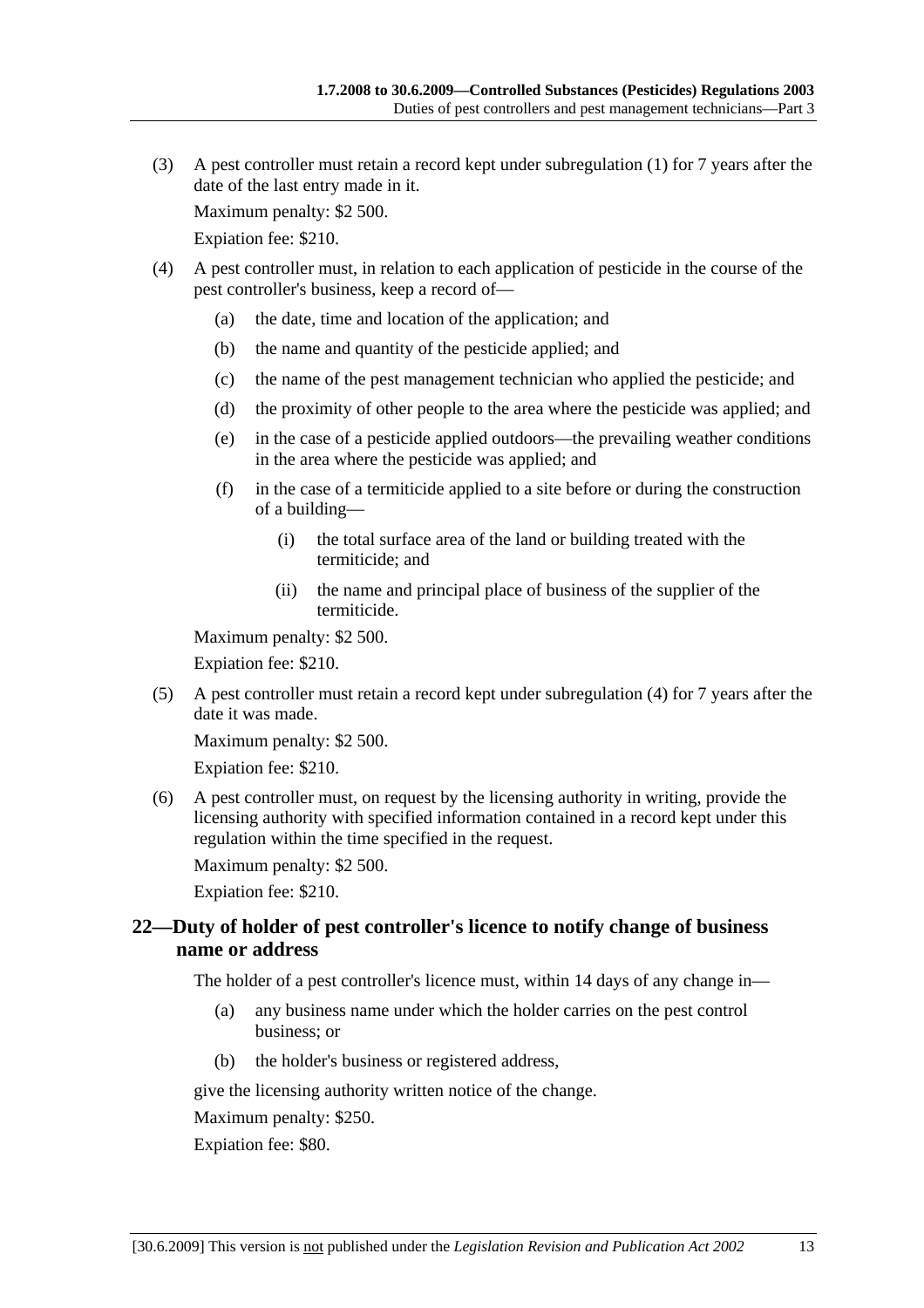### **23—Duty of holder of limited pest management technician's licence to notify change or cessation of employment**

The holder of a limited pest management technician's licence must, within 14 days of—

- (a) changing employment from one pest controller to another; or
- (b) ceasing to be employed as a pest management technician,

give the licensing authority written notice of the change or cessation of employment. Maximum penalty: \$250.

Expiation fee: \$80.

## **Part 4—Miscellaneous**

#### **24—Applications**

- (1) An application under these regulations must—
	- (a) be made in a manner and form approved by the licensing authority; and
	- (b) be accompanied by the appropriate fee set out in Schedule 1.
- (2) A person who makes an application under these regulations must, if the licensing authority so requires—
	- (a) provide the licensing authority with specified information to enable the licensing authority to determine the application; and
	- (b) verify, by statutory declaration, information furnished for the purposes of the application.

#### **25—False or misleading statement**

A person must not make a statement that is false or misleading in a material particular (whether by reason of the inclusion or omission of any particular) in any information provided under these regulations.

Maximum penalty: \$5 000.

## **Schedule 1—Fees**

1 On application for the issue of a pest controller's licence that is to take effect in—

| July      | \$249.00 |
|-----------|----------|
| August    | \$232.00 |
| September | \$213.00 |
| October   | \$196.00 |
| November  | \$177.00 |
| December  | \$158.00 |
| January   | \$142.00 |
| February  | \$122.00 |
| March     | \$105.00 |
|           |          |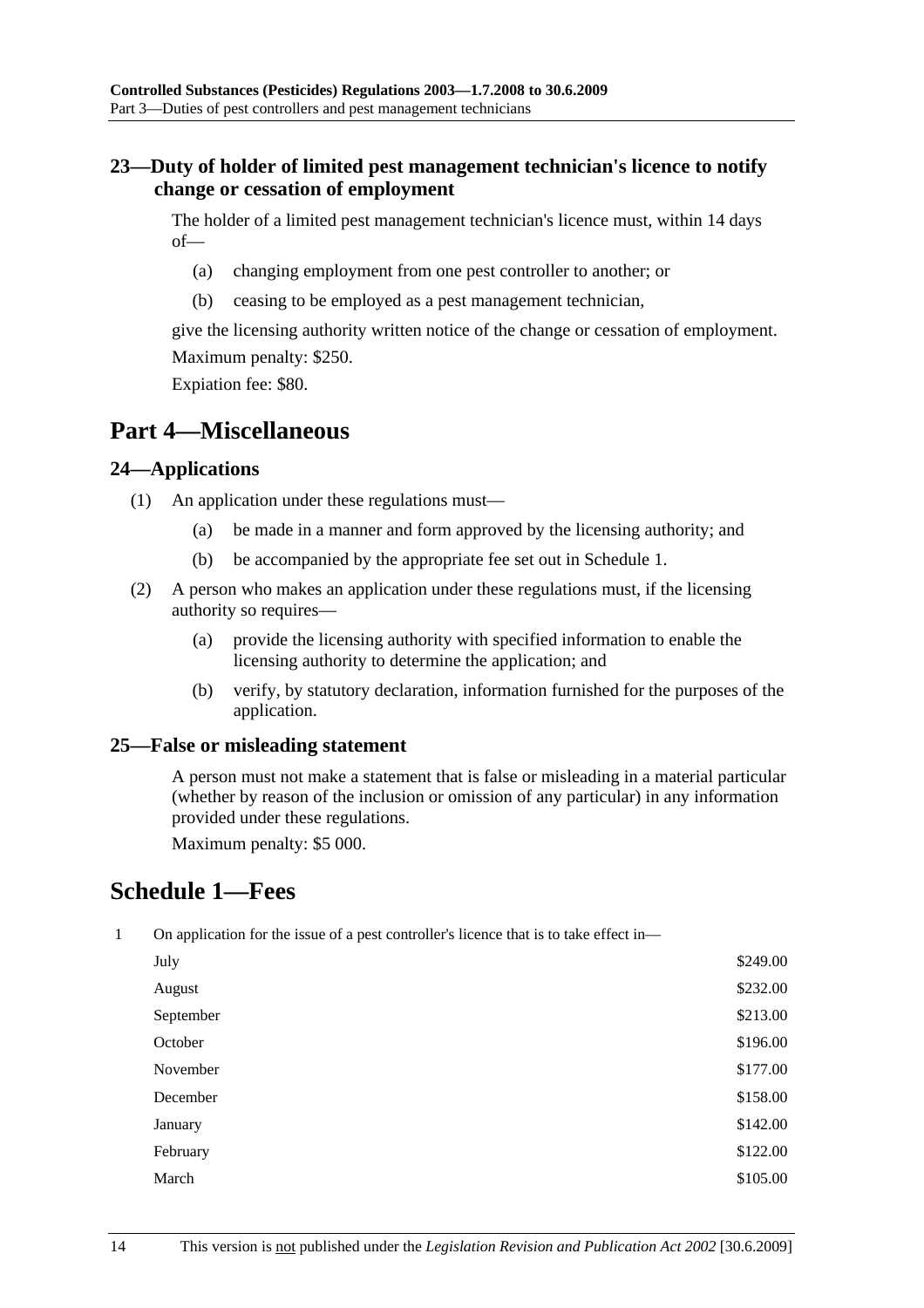|                | April                                                                                                     | \$86.00  |
|----------------|-----------------------------------------------------------------------------------------------------------|----------|
|                | May                                                                                                       | \$68.50  |
|                | June                                                                                                      | \$49.50  |
| $\overline{c}$ | On application for the issue of a full pest management technician's licence that is to<br>take effect in- |          |
|                | July                                                                                                      | \$61.50  |
|                | August                                                                                                    | \$57.00  |
|                | September                                                                                                 | \$53.50  |
|                | October                                                                                                   | \$49.25  |
|                | November                                                                                                  | \$45.00  |
|                | December                                                                                                  | \$40.75  |
|                | January                                                                                                   | \$36.75  |
|                | February                                                                                                  | \$32.00  |
|                | March                                                                                                     | \$28.00  |
|                | April                                                                                                     | \$23.90  |
|                | May                                                                                                       | \$19.70  |
|                | June                                                                                                      | \$15.50  |
| 3              | On application for the issue of a limited pest management technician's licence                            | \$61.50  |
| 4              | On application for an extension of the term of a limited pest management technician's<br>licence          | \$23.90  |
| 5              | On application for the renewal of a pest controller's licence                                             | \$249.00 |
| 6              | On application for the renewal of a pest management technician's licence                                  | \$61.50  |
|                |                                                                                                           |          |

## **Schedule 2—Revocation and transitional provisions**

# **Part 1—Revocation of** *Controlled Substances (Pesticide) Regulations 1988*

## **1—Revocation of regulations**

The *Controlled Substances (Pesticide) Regulations 1988* are revoked.

## **Part 2—Transitional provisions**

#### **2—Interpretation**

In this clause—

*revoked regulations* means the regulations revoked by clause 1.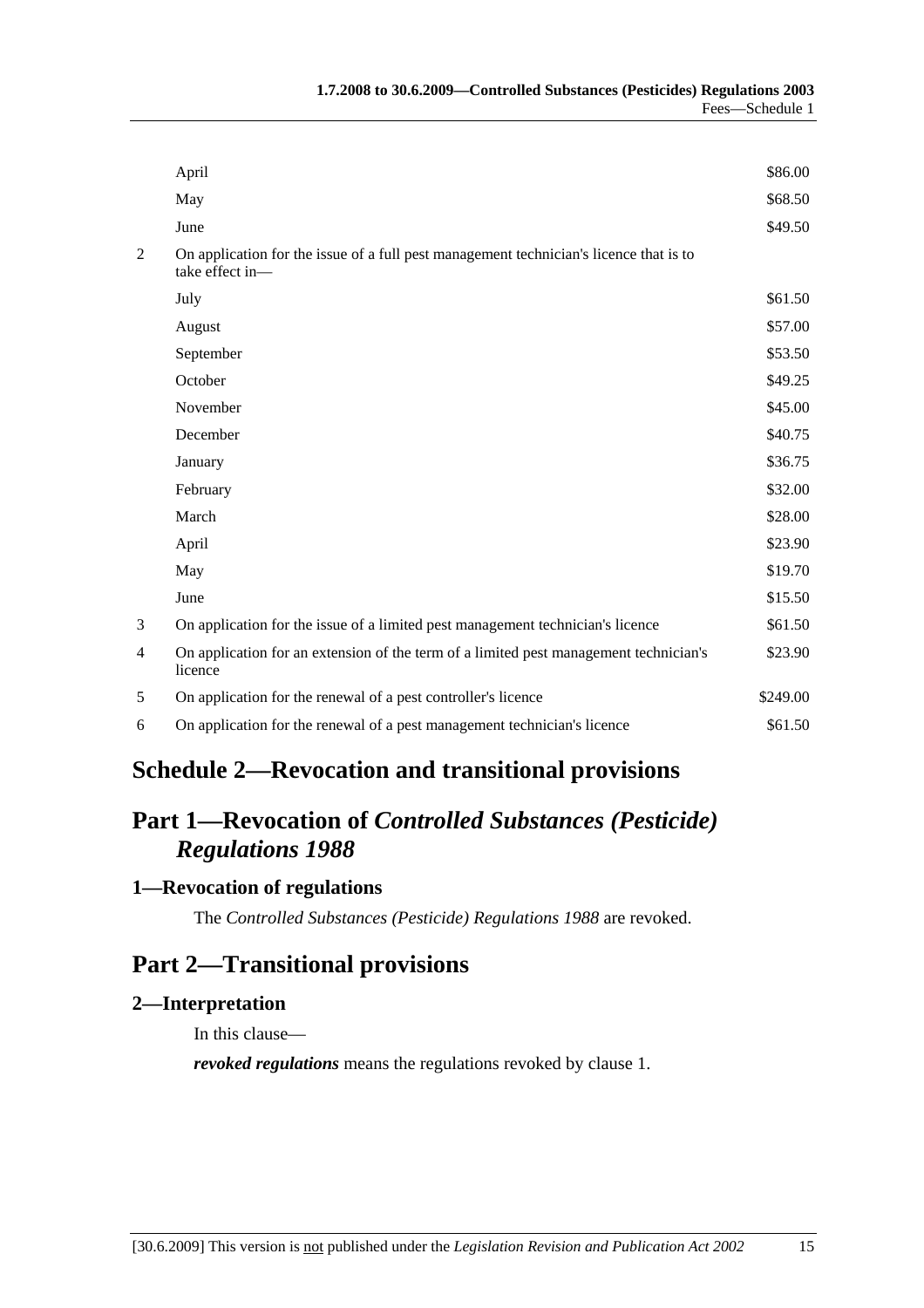### **3—Continuation of licences**

- (1) A pest controller's licence under the revoked regulations in force immediately before the commencement of these regulations continues in force under these regulations, subject to its terms and conditions, as a pest controller's licence under these regulations for the balance of the term for which it was granted or last renewed.
- (2) A pest operator's licence grade 1 under the revoked regulations in force immediately before the commencement of these regulations continues in force under these regulations, subject to its terms and conditions, as a limited pest management technician's licence under these regulations for the balance of the term for which it was granted or last renewed.
- (3) A pest operator's licence grade 2 under the revoked regulations in force immediately before the commencement of these regulations continues in force under these regulations, subject to its terms and conditions, as a limited pest management technician's licence under these regulations for a term expiring on the first anniversary of the commencement of these regulations.
- (4) A pest operator's licence grade 3 under the revoked regulations in force immediately before the commencement of these regulations continues in force under these regulations, subject to its terms and conditions, as a full pest management technician's licence under these regulations for the balance of the term for which it was granted or last renewed.

#### **4—Continuation of exemptions**

An exemption under the revoked regulations in force immediately before the commencement of these regulations continues in force under these regulations, subject to its terms and conditions, as an exemption under these regulations.